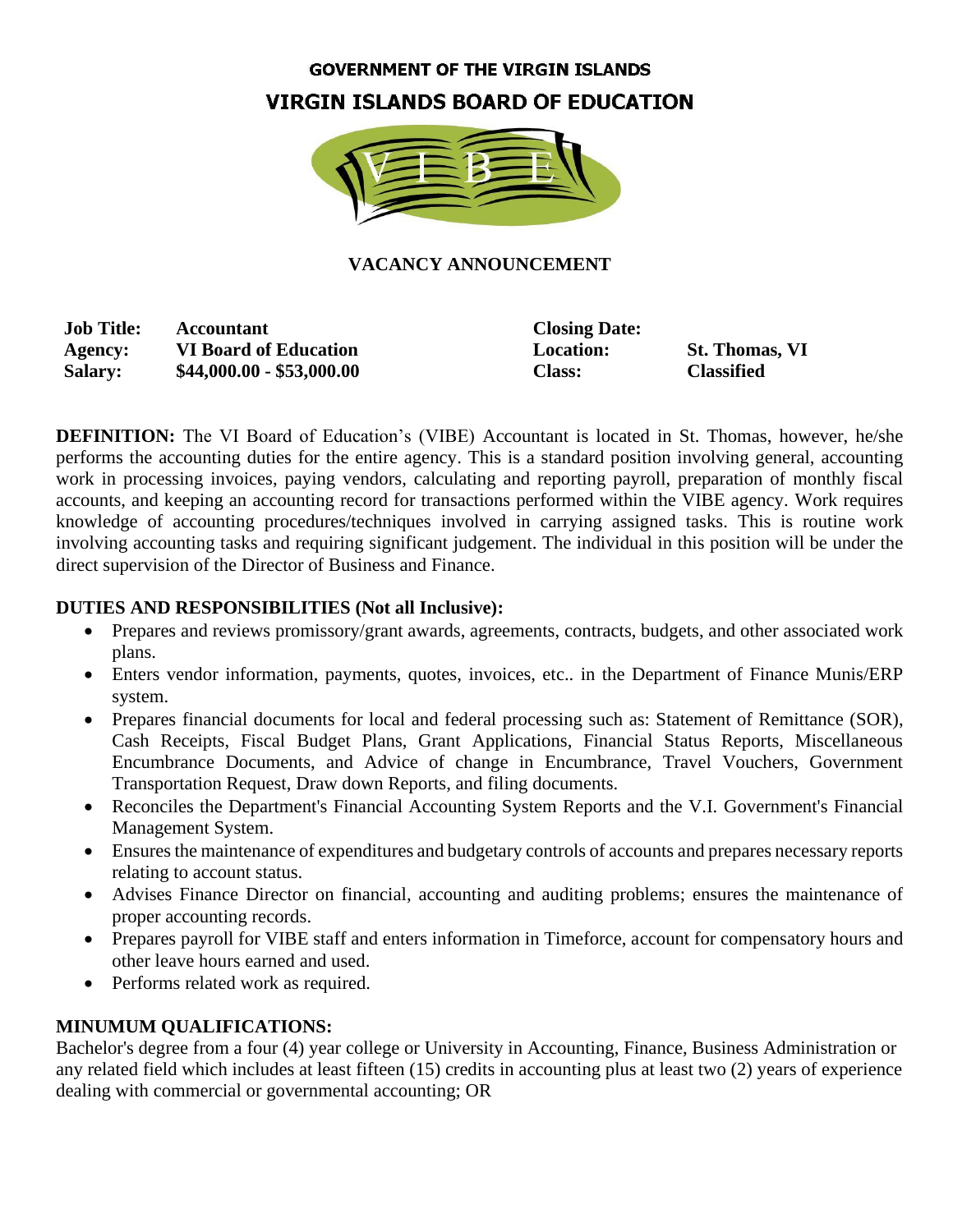An Associates degree in Accounting, Finance, Business Administration or any related field which includes at least fifteen (15) credits in accounting, plus four (4) years of experience dealing with commercial or governmental accounting; OR

Two (2) years' experience working in the capacity of Accountant I, which includes the required fifteen (15) accounting credits. (GVI promotions only)

Pls. note: (no substitution can be made for the required accounting credits)

## **Position Factors**

FACTOR 1 - KNOWLEDGE REQUIRED BY THE POSITION:

- Knowledge of basic accounting principles and procedures to include governmental accounting. Knowledge of standard office practices and procedures.
- Knowledge of basic organization, procedures and policies of the department as related to accounting needs.
- Ability to apply federal/local regulations, laws, guidelines, instructions, accounting principles, standard auditing procedures, etc.
- Ability to interpret financial statements to prepare complete and accurate accounting reports and statements of some complexity.
- Ability to perform detailed work involving written or numerical data, and to make mathematical calculations rapidly and accurately.
- Ability to devise and install accounting methods, techniques, and procedures.

# FACTOR 2 - SUPERVISORY CONTROLS:

The employee performs responsible accounting work of moderate difficulty. Work is assigned to employee who works under the supervision of the Director of Business and Finance. Work is reviewed through reports and discussions. Completed work is submitted for approval by supervisor.

## FACTOR 3 – GUIDELINES:

Guidelines include departmental rules, regulations, policies, and procedures, and governmental accounting manuals. The employee interprets and adapts guides for particular situations and uses initiatives and resourcefulness gained from experience to apply and arrive at appropriate decisions.

## FACTOR 4 – COMPLEXITY:

The employee performs work on moderately difficult fiscal transactions and uses standard methods and procedures to achieve desired results.

## FACTOR 5 - SCOPE AND EFFECT:

The purpose of the position is to ensure that all data entry transactions are posted, determine the accuracy of government funds and control fund expenditures.

## FACTOR 6 - PERSONAL CONTACTS:

Contacts are made with coworkers, other agencies, division representatives and vendors.

## FACTOR 7 - PURPOSE OF CONTACTS:

To advise, provide, or obtain assistance relative to accounting and budgetary matters, resolution of problems and other changes.

## FACTOR 8 - PHYSICAL DEMANDS: